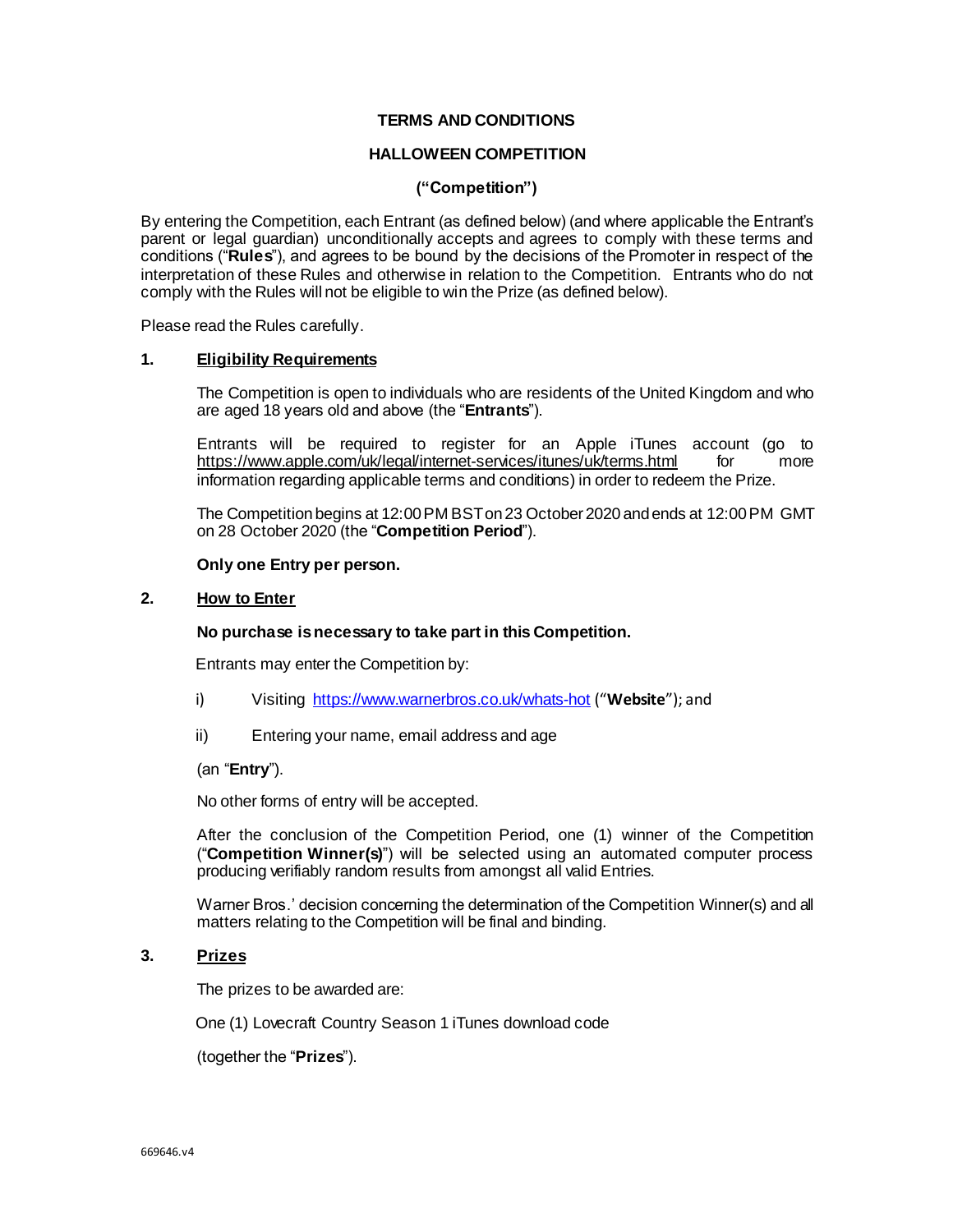# **4. Notifying the Competition Winner**

The Competition Winner(s) will be informed by email via the email address used to enter the Competition by the Promoter by 31 October 2020. The Competition Winner(s) will be required to confirm acceptance of their Prize in an email within forty eight (48) hours after receipt of notification of the Prize ("**Confirmatory Email**"). The Competition Winner(s) must provide their full name, telephone number and mailing address in the Confirmatory Email. The Promoter will inform the Competition Winner(s) of any arrangements for the redemption of the Prizes.

# **5. Winner(s)' List**

Where required by local law, the name of the Competition Winner(s) may be available upon request. Please send a self-addressed stamped envelope to: Business and Legal Affairs, Warner Bros., 200 Gray's Inn Road, London, WC1X 8XZ, within one (1) month of the Competition closing date.

# **6. Promoter**

The Competition is organised by Warner Bros. Entertainment UK Limited (the "**Promoter**" or "**Warner Bros.**").

In order to administer the Competition, the Promoter may make use of advertising and promotional agencies ("**Warner Agents**").

# **7. Prize Terms**

- 7.1 Prizes are subject to availability. The Promoter takes reasonable care to ensure that the Prizes are as described in these Rules. However, events may occur that make the awarding of the Prize impractical or inappropriate due to unforeseen circumstances or reasons beyond the control of the Promoter or Warner Bros.. In this situation, the Promoter may vary or amend the Prize to provide a reasonable alternative as a result of which the Promoter or parties connected to the Promoter shall not be held liable.
- 7.2 No cash or credit alternative is available and the Prizes are not transferable. Eligibility for the Prize may be subject to signing Warner Bros. Prize Acceptance Form (available on request).
- 7.3 If the Prize involves travel, the Competition Winner(s) must be over eighteen (18) or be accompanied on the Prize by a parent or legal guardian.
- 7.4 Where applicable, the Competition Winner(s) and/or the parents or legal guardians of the Competition Winner(s) will be required to sign a Prize Acceptance Form within seven (7) days of the date of issuance. If the Prize Acceptance Form is not returned within the specified time period, the Prizes will be forfeited.
- 7.5 If a Competition Winner does not confirm acceptance of the Prize within the required time period, he/she will automatically forgo their right to claim the Prize and a runner up will be selected as an alternative Competition Winner. If such runner up also fails to accept the Prize in the required manner, the next runner up will be selected as an alternative Competition Winner and so on until another Competition Winner is chosen and has duly accepted in accordance with these Rules.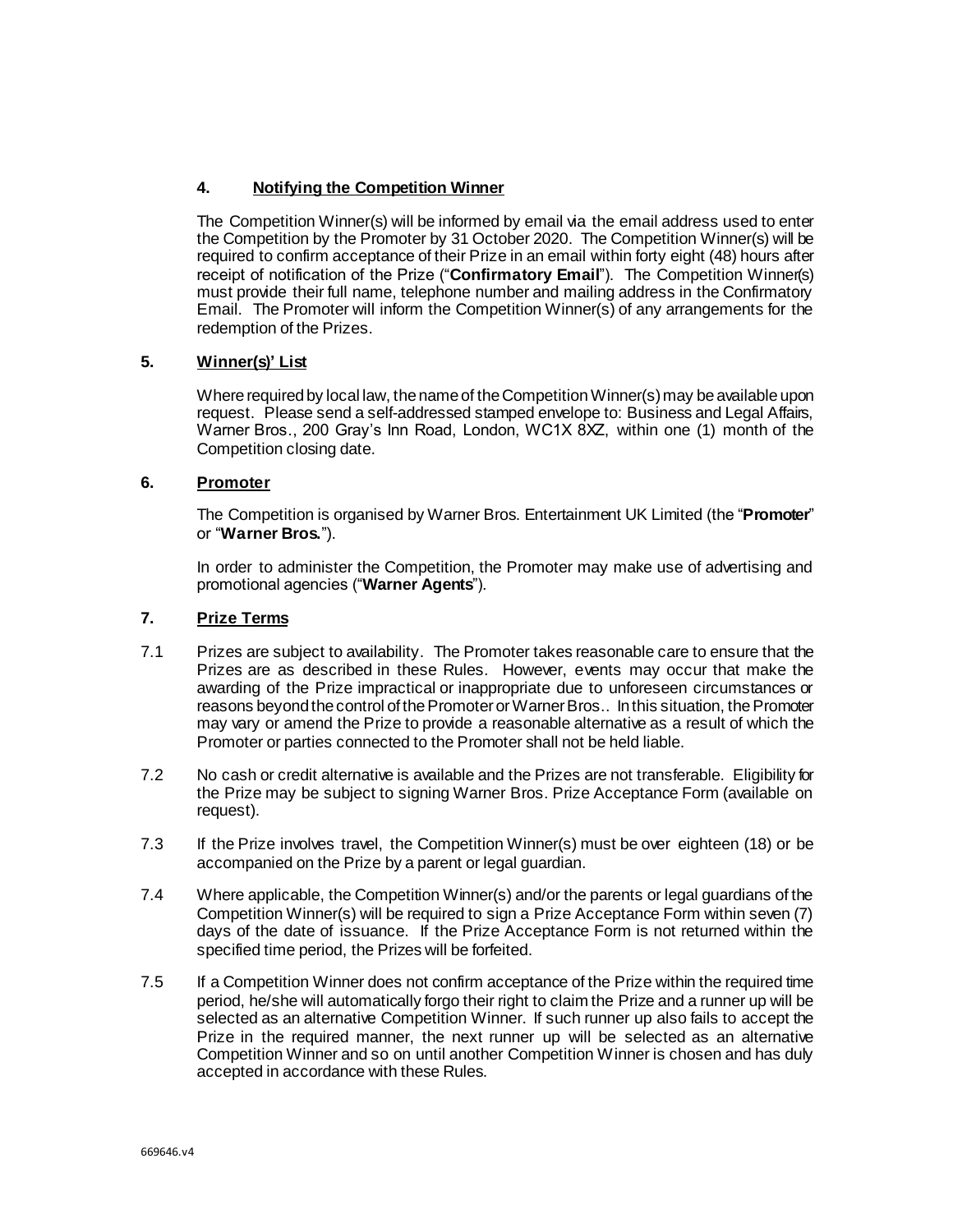# **8. Changes to Rules**

Subject to applicable law, the Promoter reserves the right to modify the Rules at any time without notice to Entrants. In such circumstances, updated Rules will be uploaded to and published on the Website.

For all that relates to the use of the Website, it is reminded that the Warner Bros. Privacy Policy <http://www.warnerbros.co.uk/Home/Info/PrivacyPolicy> and the Terms and Conditions of Use<http://www.warnerbros.co.uk/Home/Info/TermsOfUse> accessible on or via the Website are applicable. The Rules shall prevail over any inconsistent provision contained in the Terms and Conditions of Use or the Privacy Policy posted on or via the Website.

## **9. Promotions on Social Networking Sites**

In addition, if the Entrant accesses and enters the Competition through a social networking site (including without limitation Facebook and Twitter), each Entrant agrees to comply with such site's terms of use and privacy policy. Please note that any Competition organised by Warner Bros. is in no way sponsored, endorsed or administered by, or associated with, such third party social networking site.

## **10. Eligibility of Entries**

- 10.1 Ineligible or fraudulent Entries are void. All Entrants will be deemed to have authorised the Promoter and Warner Agents to check the completeness and accuracy of the information they supply for purposes of participation. An Entrant who has supplied incomplete, inaccurate or fraudulent information will be automatically disqualified. Any Entry that uses offensive or inappropriate language will automatically be disqualified.
- 10.2 Where the Competition entry mechanism involves public voting, Warner Bros. reserves the right to disqualify any Entrant to the extent permitted by applicable law, if in Warner Bros.' sole discretion, the Entrant is considered to have manipulated or influenced the Competition outcome through fraudulent or dishonest means including, but not limited to, automated means and vote exchange forums or groups.
- 10.3 The Promoter and Warner Agents are not responsible for lost, late, or misdirected Entries, for technical, hardware or software failures of any kind, for lost or unavailable network connections, or for failed, incomplete, garbled or delayed computer transmissions or any human error which may occur in the receipt or processing of the Entries.
- 10.4 Proof of entering information on the Website does not constitute proof of delivery or receipt of such information. Warner Bros. is not responsible for the failure of any email or Entry to be received by it on account of technical problems or congestion on the internet or at any website.
- 10.5 Use of computer programs and other automatic means to enter the Competition is prohibited and may result in the disqualification of the Entrant.
- 10.6 The Competition is not open to employees or contractors of the Promoter, Warner Agents Warner Bros. Entertainment group of companies, including each of their affiliates, subsidiaries, divisions, or Facebook, or Twitter, or any person directly or indirectly involved in the organisation or running of the Competition or their direct family members.
- 10.7 In the event of a dispute regarding the identity of the person submitting an Entry, the Entry will be deemed to be submitted by the person in whose name the e-mail account is registered on the date the Entry is submitted. All Entries become property of the Promoters and will not be returned.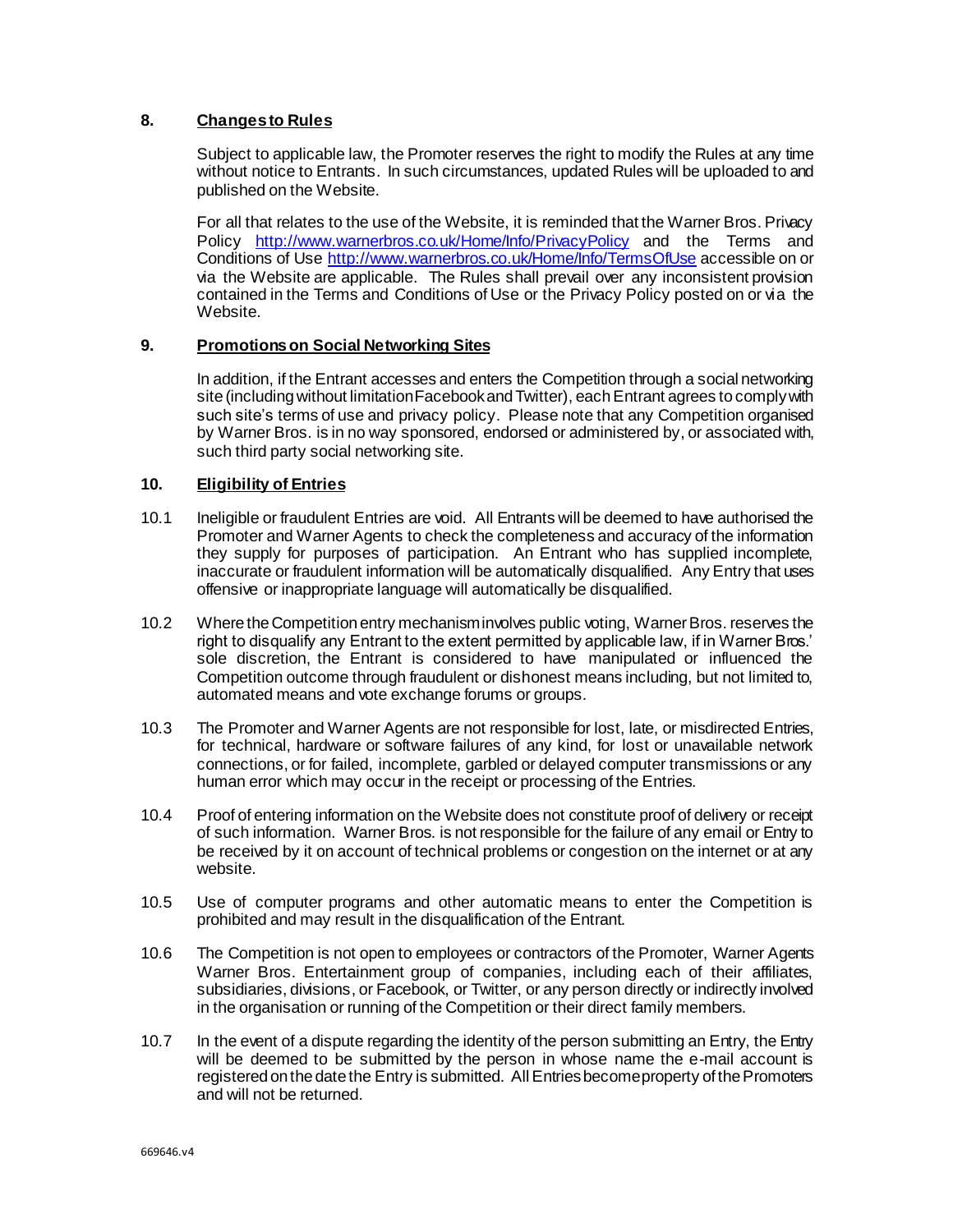10.8 Entries shall not be returned to Entrants.

## **11 Post-Competition Publicity**

The Competition Winner(s) may be invited and agree to take part in post-Competition publicity as may be requested by the Promoter. By accepting the Prizes, to the fullest extent permitted by applicable law, the Competition Winner(s) consent that the Promoter may use his/her name, photograph, likeness (including his/her voice), hometown and biographical information and statements concerning the Competition or the Promoter and/or its products without further compensation or notice for the purpose of advertising, promotion, and merchandising, throughout the world in perpetuity, and the Competition Winner(s) grant all rights to edit or modify and to publish and copyright such details.

## **12 Content Uploaded by Entrants**

- 12.1 In addition to Clause 10 above, if the Competition involves Entrants uploading content, each Entrant agrees that his/her Entry meets the following criteria:
	- (i) The Entry must not feature any person other than the Entrant(s), unless expressly required to do so by the Competition;
	- (ii) The Entrant featured in the Entry must meet the minimum age requirements of the Competition;
	- (iii) The Entry must not contain any obscene, offensive, defamatory, threatening, illegal or otherwise inappropriate images or material and must be free from advertising;
	- (iv) The Entry must be original work and must not feature any images, material or rights belonging to any third party (including, without limitation, any copyright, trademarks or other intellectual property rights) and that the Entrant has the right to grant the licences set out herein;
	- (v) The Entry must be of sufficient clarity and technical quality for inclusion in the Competition;
	- (vi) Entries must not have been submitted previously in any competition of any kind or exhibited or displayed publicly (i.e. disclosed beyond Entrant's immediate circle of friends and family) through any means; and
	- (vii) The Entry must be suitable for presentation in a public forum.
- 12.2 Each Entrant hereby grants to the Promoter and any and all members of Warner Bros.' wider corporate group and any other party involved in the operation of the Competition a perpetual, irrevocable, royalty-free, fully transferable and sub-licensable, worldwide licence to use (including, without limitation, the right to modify) the Entry in connection with the operation of the Competition and for commercial and promotional purposes in any format and using any media including, without limitation, any reproduction and/or broadcast of the Entry online, and/or on TV (whether or not now invented) at Warner Bros.' sole discretion. The Competition Winner(s) shall, and shall use all reasonable endeavours to procure that any necessary third party shall, at the Competition Winner(s)' cost, promptly execute such documents and perform such acts as may be required for the purpose of giving full effect to the foregoing grant.
- 12.3 Each Entrant agrees that he/she will not post or upload or otherwise make available any text, images, audio, video or any other content or material whatsoever which is illegal or inappropriate for family viewing, which is of an adult-only nature or which is in any way offensive, defamatory, insulting, degrading, sexist, racist, discriminatory or obscene,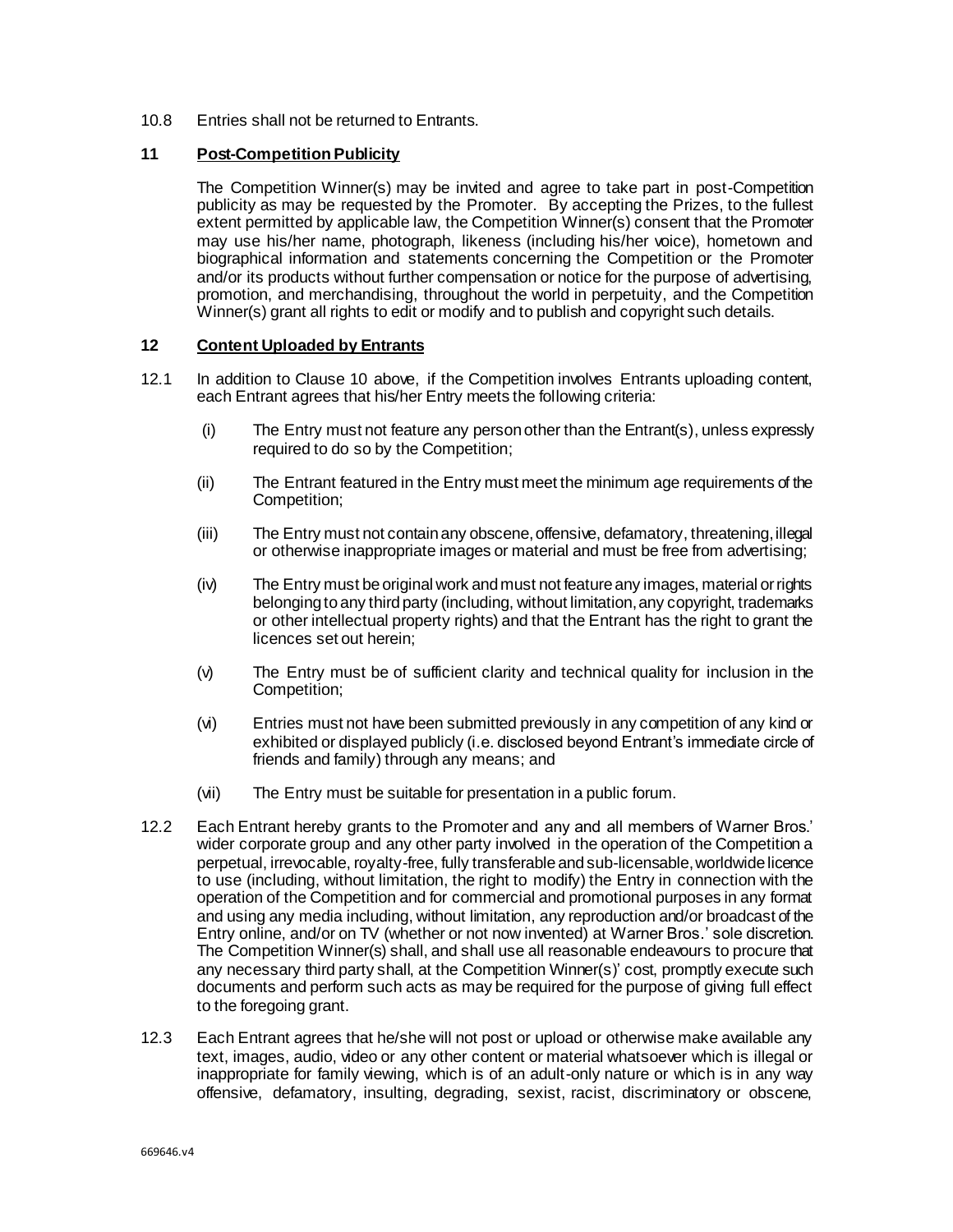violent, which is controversial or contains off-topic themes or content, or which may be harmful to the reputation of the Promoter, Warner Bros. or their products or services (or the reputation of any affiliates of Warner Bros. or their products and services or any social networking site).

- 12.4 Once submitted the Entry will be posted on the Website for the entire duration of the Competition, the contents of Entrant's videos, photos, submissions, uploads and/or other entries (including any personal information contained within them) will become accessible and may be linked to or copied from the public internet. Warner Bros. may not be able to prevent further use of entries by third parties without permission during and after the Competition Period. Entrants should not include anything within their Entry which they, or others appearing in the Entry, do not wish to be distributed in this way.
- 12.5 Warner Bros. reserves the right to review the Entry following submission to ensure its compliance with the above conditions. If Warner Bros. at its sole discretion determines that the Entry does not comply with these conditions, it shall be disqualified from the Competition and Warner Bros. reserves the right not to make the Entry available on the Website or otherwise, and to remove the Entry, or links or any other means of access to the Entry, from the Website or otherwise at any time without giving notice.

## **13. Use of Personal Data**

- 13.1 In order to participate in the Competition, Warner Bros. requires Entrants to provide certain information about themselves on the Website, such as Entrant's name, contact details and social media details. Some Entries may require the submission of user generated content (such as, pictures, videos, etc.), which may contain personal data. Warner Bros. has specified which information is mandatory in order to participate in the Competition.
- 13.2 Submitted information will be used by Warner Bros. to administer the competition, which is in Warner Bros.'s legitimate interest. Entry information will usually be kept until the competition is fully administered, but in any event, no longer than six (6) months.
- 13.3 Warner Bros. may require Competition Winner(s) to provide additional information in order to fulfil the Prize. This information may be shared with Warner Bros.'s partners involved in the fulfilment of the Prize, e.g. prize providers.
- 13.4 Warner Bros. may use cookies and other similar technologies to keep track of your interactions on the Website, and offer you a more personalised experience. Please visit <http://www.warnerbros.co.uk/info/privacypolicy#cookies> for further information. As not all Website(s) are owned or operated by Warner Bros. please see any third party privacy policies made available on the Website.
- 13.5 You have a right to access your personal data; to request that it be updated, deleted and/or restricted; and object to its processing upon legitimate grounds by contacting privacy@wb.com. You also have a right to lodge a complaint with your local data protection authority.

# **14. Limitation of Liability**

14.1 The Promoter and Warner Agents do not accept any responsibility for any occurrences resulting from the Entrants' connection to the internet via the Website and/or resulting from participation in the Competition. In particular, the Promoter and Warner Agents do not accept responsibility for any damage or loss caused in any way to Entrants, their computer equipment and/or to data which is stored on any such equipment, or to their personal, professional or commercial activities.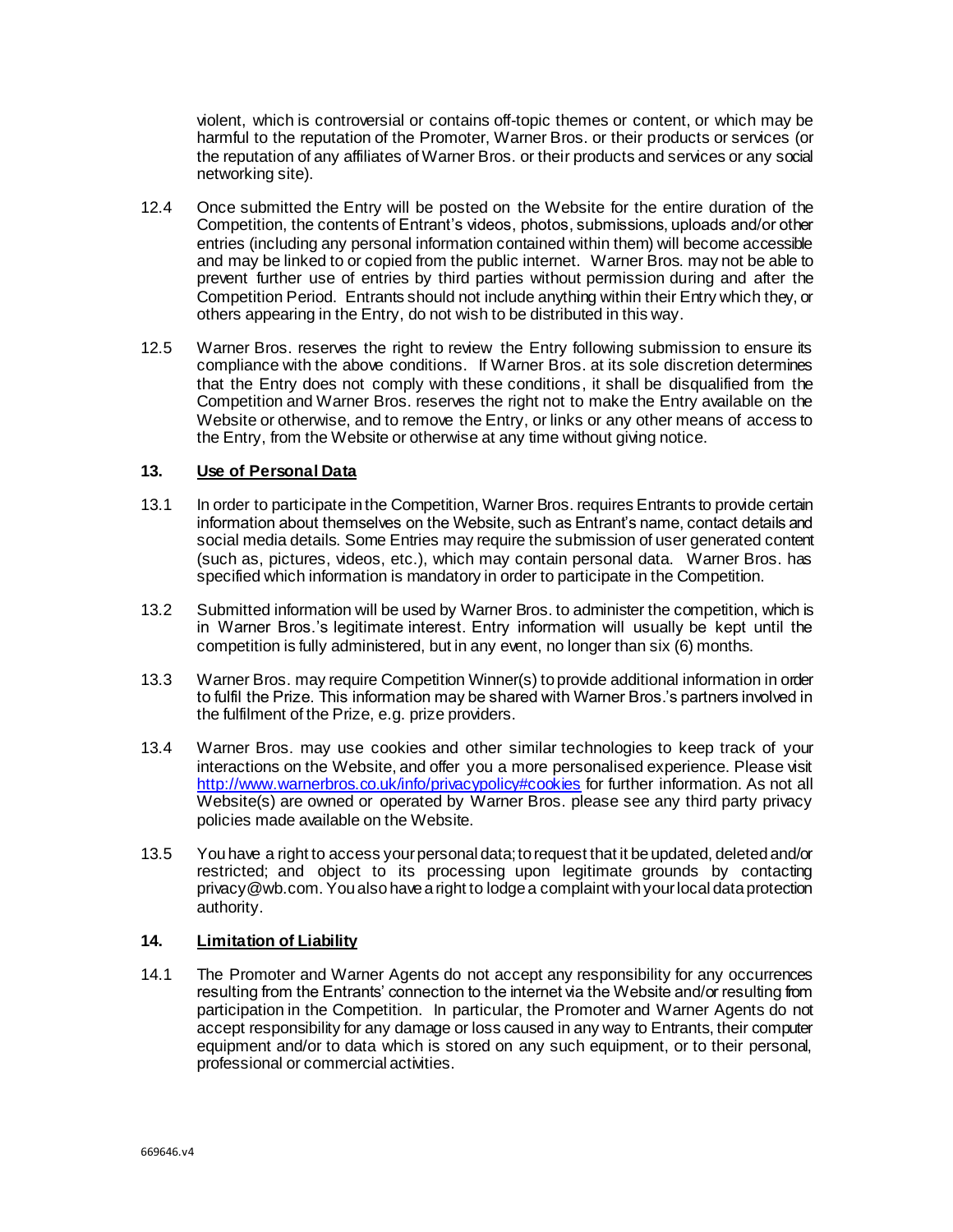- 14.2 If, for any reason, the Competition is not capable of running as planned, including infection due to computer virus, bugs, tampering, unauthorised intervention, fraud, technical failure, human error or any other causes beyond the control of Warner Bros. that corrupt or affect the administration, security, fairness, integrity, or proper conduct of the Competition, Warner Bros. reserves the right to disqualify any individual who tampers with the entry process, and to cancel, terminate, modify, or suspend the Competition and let the Promoter select the Competition Winner(s) from all eligible Entries received prior to the cancellation or termination of the Competition.
- 14.3 In the event of unforeseen circumstances, the Promoter reserves the right to substitute any or all parts of the Competition. In this event, such a change will be publicised on the Website and any necessary amendments to these conditions will be made.
- 14.4 Entrants agree to the fullest extent allowed by applicable law to release and forever discharge Warner Bros., and its parent corporations, subsidiaries, assigns and employees, and any entity or person connected with the Competition from and against any and all claims, demands, losses and liabilities of any nature whatsoever which may now or hereafter arise, including but not limited to any loss of enjoyment, costs, delays or other harm or loss of any nature whatsoever caused by, contributed to, or arising out of or in connection with the Prizes.
- 14.5 If any court or competent authority decides that any of the provisions of these Rules are invalid, unlawful or unenforceable to any extent, the Rule will, to that extent only, be severed from the remaining Rules, which will continue to be valid to the fullest extent permitted by law.
- 14.6 Any attempt by an Entrant to deliberately damage the Website or to undermine the legitimate operations of the Competition may be a violation of criminal and civil laws and should any such attempt be made, the Promoter reserves the right to seek damages from any such person to the fullest extent permitted by law.
- 14.7 The Promoter reserves the right to change, suspend or cancel the Competition without specifying the reasons for its decision and without incurring liability as a result. These Rules will apply to the Competition. The Promoter reserves the right to modify these Rules at any time prior to, during or after the Competition Period.
- 14.8 Warner Bros. does not exclude any liability for death or personal injury arising as a result of Warner Bros.' negligence in respect of the Entrants' use of the Website.
- 14.9 By entering the Competition, Entrants agree to release any social networking site that the Competition may be accessed through from any and all liability connected with the Competition.
- 14.10 If applicable law does not allow all or any part of the above limitation of liability to apply, the limitations will apply only to the extent permitted by applicable law.
- 14.11 The Competition is governed by the laws of your country of residence. You hereby consent and submit to the exclusive jurisdiction of the courts of your country of residence for any action however so arising out of these Rules.

# **15. Contacting Us**

If you have any queries about the manner in which the Competition is administered, how your data is used by Warner Bros. and/or should you require us to remove your email address from our systems, please contact: European Business and Legal Affairs, Wamer Bros, Warner House, 98 Theobald's Road, London WC1X 8WB, telephone: +(0)20 7984 5400, email: privacy@wb.com.